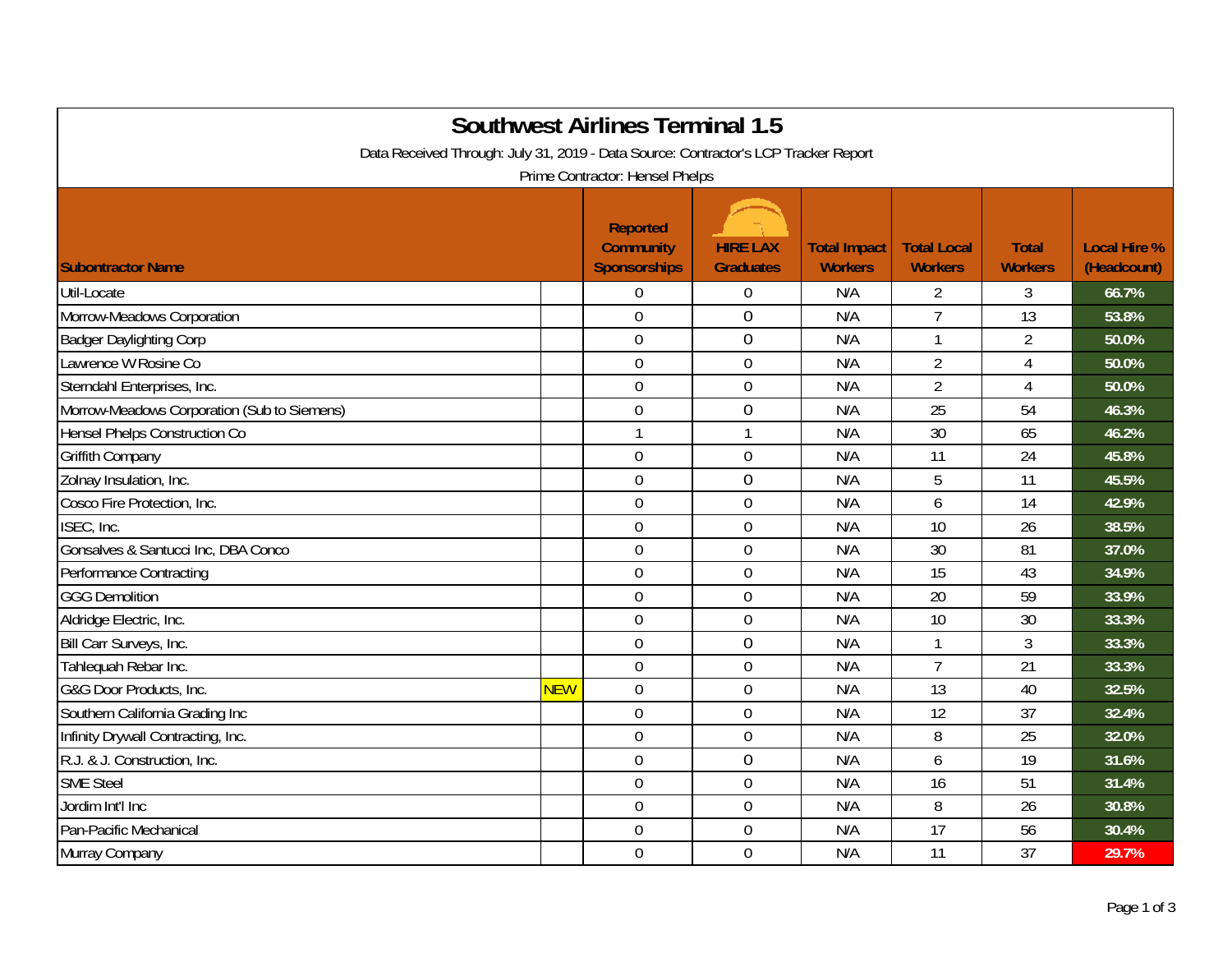| <b>Southwest Airlines Terminal 1.5</b><br>Data Received Through: July 31, 2019 - Data Source: Contractor's LCP Tracker Report<br>Prime Contractor: Hensel Phelps |            |                                                            |                                     |                                       |                                      |                                |                                    |  |  |
|------------------------------------------------------------------------------------------------------------------------------------------------------------------|------------|------------------------------------------------------------|-------------------------------------|---------------------------------------|--------------------------------------|--------------------------------|------------------------------------|--|--|
| <b>Subontractor Name</b>                                                                                                                                         |            | <b>Reported</b><br><b>Community</b><br><b>Sponsorships</b> | <b>HIRE LAX</b><br><b>Graduates</b> | <b>Total Impact</b><br><b>Workers</b> | <b>Total Local</b><br><b>Workers</b> | <b>Total</b><br><b>Workers</b> | <b>Local Hire %</b><br>(Headcount) |  |  |
| <b>Shoring Engineers</b>                                                                                                                                         |            | $\mathbf 0$                                                | $\boldsymbol{0}$                    | N/A                                   | 25                                   | 85                             | 29.4%                              |  |  |
| Anning Johnson Company                                                                                                                                           |            | $\mathbf 0$                                                | $\boldsymbol{0}$                    | N/A                                   | 4                                    | 14                             | 28.6%                              |  |  |
| <b>Comet Electric</b>                                                                                                                                            |            | $\overline{0}$                                             | $\mathbf 0$                         | N/A                                   | $\overline{2}$                       | $\overline{7}$                 | 28.6%                              |  |  |
| Rebar Engineering Inc.                                                                                                                                           |            | $\mathbf 0$                                                | $\mathbf 0$                         | N/A                                   | $\overline{4}$                       | 14                             | 28.6%                              |  |  |
| Saddleback Waterproofing                                                                                                                                         |            | $\overline{0}$                                             | $\mathbf 0$                         | N/A                                   | 5                                    | 18                             | 27.8%                              |  |  |
| NorCal Pipeline Services, Inc.                                                                                                                                   |            | $\overline{0}$                                             | $\boldsymbol{0}$                    | N/A                                   | 5                                    | 19                             | 26.3%                              |  |  |
| <b>Building Electronic Controls</b>                                                                                                                              |            | $\mathbf 0$                                                | $\mathbf 0$                         | N/A                                   | $\mathbf{1}$                         | $\overline{4}$                 | 25.0%                              |  |  |
| Corradini Corp                                                                                                                                                   |            | $\overline{0}$                                             | $\mathbf 0$                         | N/A                                   | $\overline{2}$                       | 8                              | 25.0%                              |  |  |
| <b>Elljay Acoustics</b>                                                                                                                                          |            | $\mathbf 0$                                                | $\mathbf 0$                         | N/A                                   | 1                                    | $\overline{4}$                 | 25.0%                              |  |  |
| Mike Zarp, Inc.                                                                                                                                                  |            | $\mathbf 0$                                                | $\boldsymbol{0}$                    | N/A                                   | $\overline{2}$                       | 8                              | 25.0%                              |  |  |
| Nevell Group, Inc.                                                                                                                                               |            | $\mathbf 0$                                                | $\boldsymbol{0}$                    | N/A                                   | $\overline{4}$                       | 16                             | 25.0%                              |  |  |
| Rosendin Electric                                                                                                                                                |            | $\mathbf 0$                                                | $\boldsymbol{0}$                    | N/A                                   | 9                                    | 41                             | 22.0%                              |  |  |
| Centerline Concrete Cutting                                                                                                                                      |            | $\mathbf 0$                                                | $\boldsymbol{0}$                    | N/A                                   | $\mathbf{1}$                         | 5                              | 20.0%                              |  |  |
| DSM Construction, Inc.                                                                                                                                           |            | $\mathbf 0$                                                | $\mathbf 0$                         | N/A                                   | $\mathbf{1}$                         | 5                              | 20.0%                              |  |  |
| Commecial Scaffolding of CA                                                                                                                                      |            | $\mathbf 0$                                                | $\mathbf 0$                         | N/A                                   | $\overline{4}$                       | 24                             | 16.7%                              |  |  |
| Johnson & Turner Painting Co Inc.                                                                                                                                |            | $\mathbf 0$                                                | $\boldsymbol{0}$                    | N/A                                   | $\mathbf{1}$                         | 8                              | 12.5%                              |  |  |
| Underground Construction Co Inc                                                                                                                                  |            | $\overline{0}$                                             | $\mathbf 0$                         | N/A                                   | $\overline{2}$                       | 19                             | 10.5%                              |  |  |
| Mr. Crane, Inc.                                                                                                                                                  |            | $\mathbf 0$                                                | $\mathbf 0$                         | N/A                                   | $\mathbf{1}$                         | 29                             | 3.4%                               |  |  |
| Concrete Coring Company (sub to Griffith)                                                                                                                        |            | $\overline{0}$                                             | $\overline{0}$                      | N/A                                   | $\Omega$                             | $\overline{2}$                 | 0.0%                               |  |  |
| <b>Connor Concrete Cutting and Coring</b>                                                                                                                        |            | $\mathbf 0$                                                | $\boldsymbol{0}$                    | N/A                                   | $\overline{0}$                       | 6                              | 0.0%                               |  |  |
| Davidson Concrete Cutting, Inc.                                                                                                                                  |            | $\mathbf 0$                                                | $\boldsymbol{0}$                    | N/A                                   | $\mathbf 0$                          | $\mathbf{1}$                   | 0.0%                               |  |  |
| Gerdau Reinforcing Steel                                                                                                                                         |            | $\overline{0}$                                             | $\boldsymbol{0}$                    | N/A                                   | $\overline{0}$                       | 1                              | 0.0%                               |  |  |
| Konstructors, Inc.                                                                                                                                               | <b>NEW</b> | $\mathbf 0$                                                | $\mathbf 0$                         | N/A                                   | $\overline{0}$                       | $\overline{4}$                 | 0.0%                               |  |  |
| Masonry Concepts, Inc                                                                                                                                            |            | $\overline{0}$                                             | $\mathbf 0$                         | N/A                                   | $\overline{0}$                       | $\overline{2}$                 | 0.0%                               |  |  |
| Savala Equipment Company, Inc. dba Savala Equipment Rentals                                                                                                      |            | $\overline{0}$                                             | $\boldsymbol{0}$                    | N/A                                   | $\overline{0}$                       | $\overline{4}$                 | 0.0%                               |  |  |
| West Coast Fire Stopping                                                                                                                                         |            | $\mathbf 0$                                                | $\mathbf 0$                         | N/A                                   | $\overline{0}$                       | $\overline{2}$                 | 0.0%                               |  |  |